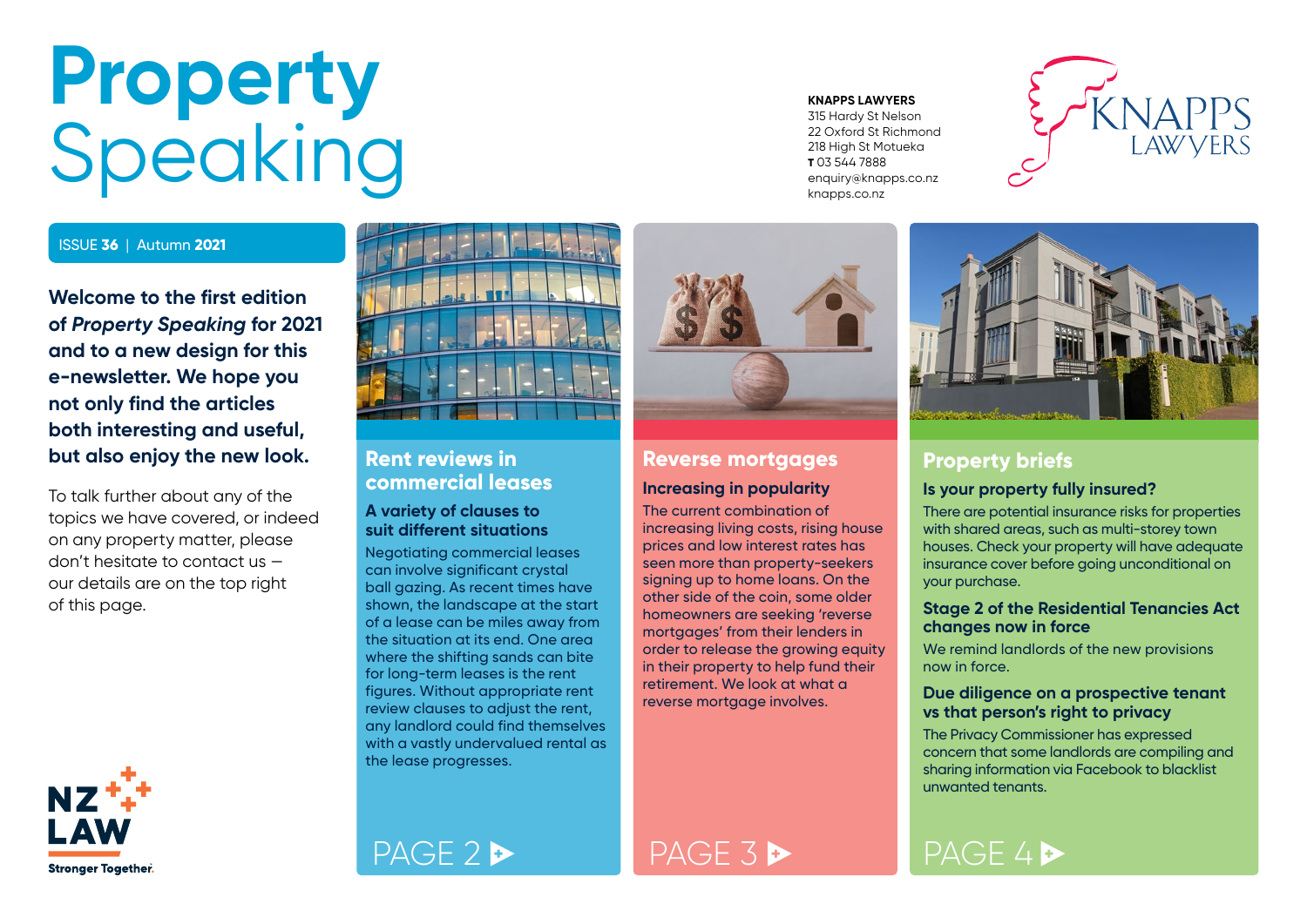## <span id="page-1-0"></span>**Property**Speaking Page 2 ISSUE 36 2 ISSUE 36 2 ISSUE 2 ISSUE 2 ISSUE 2 ISSUE 2 ISSUE 2 ISSUE 2 ISSUE 2 ISSUE 2

Autumn **2021**

## **Rent reviews in commercial leases**

#### **A variety of clauses to suit different situations**

Negotiating commercial leases can involve a significant amount of crystal ball gazing – particularly when some leases can last decades. As recent times have shown, the landscape at the start of a lease can be miles away from the situation at the end of the lease. One area where the shifting sands can bite for long-term leases is the rent figures. Without appropriate rent review clauses to adjust the rent, any landlord could find themselves with a vastly undervalued rental as the lease progresses.

#### **Types of rent review**

Not all rent review clauses are alike and there are various methods of calculating changes to rent.

**+ Market rent review**: This review adjusts the rent so that it reflects the current market value of the lease. It allows the rent review to take into account the general market conditions and factors specific to your property such as zoning and the desirability of your property's location.

A market rent review can be particularly helpful if you have a gross lease given the market value of the property will affect some of the operating expenses you must cover as landlord, such as insurance and rates.

One risk of market rent reviews is they can lead to a dispute about the quantum of the actual market rent. You and your tenant may have to bear the cost of valuations or, in a worst case scenario, legal action to settle the appropriate rent.

**+ CPI rent review**: The rent is aligned to the Consumer Price Index (CPI), a measure of inflation set by Statistics New Zealand. Essentially, this type of rent review helps prevent inflation decreasing the real value of the rental over time.

A CPI rent review usually includes a set formula for calculating the rent so there is reduced likelihood of a dispute or large fluctuations in the rental figure. However, the rent adjustment cannot take into account that the value of your property might be increasing faster than the rate of inflation.

**+ Fixed percentage increases**: Any rent changes are agreed at the time you enter into your lease with your tenant. This does lead to certainty up-front about the quantum of a rent increase. However, as with CPI rent reviews, this could mean the rent does not reflect the market rent if the market conditions change.

#### **Ratchet clauses**

A market rent review or a CPI rent review could, in theory, see the rent decrease if the market or the CPI falls (as relevant). This can be avoided by adding a 'ratchet' to your rent review clause, which limits when rent can be decreased as a result of a rent review.



There are two different types of ratchet clauses:

**Hard ratchet**: This clause only allows the rent to ever move upwards. It cannot decrease below the previous amount payable. This is more favourable to landlords than a 'soft ratchet', and

**Soft ratchet:** The rent can decrease as a result of the rent review but never below a set figure, such as the rent at the start of the current lease term.

#### **Timeframes for rent review**

Another significant factor to consider when negotiating rent review clauses is the frequency of rent reviews. The rent reviews could align with any lease renewals, occur annually or follow some other frequency that suits you and your tenant.

If you vary the lease to extend its expiry date, it is essential you consider how this will affect the rent review dates. If rent reviews are expressed as occurring on specific dates, you should check whether the lease should be varied to add further dates to coincide with the longer term.

#### **Available clauses**

There are standard rent review clauses included in lease formats such as the ADLS Deed of Lease, but as with any term in a lease these clauses can be negotiated with your tenant to best fit the circumstances of the lease.

We recommend you talk with us before signing any commercial lease to ensure it contains the right combination of rent review clauses to suit your plans for the lease and your tenant. **+**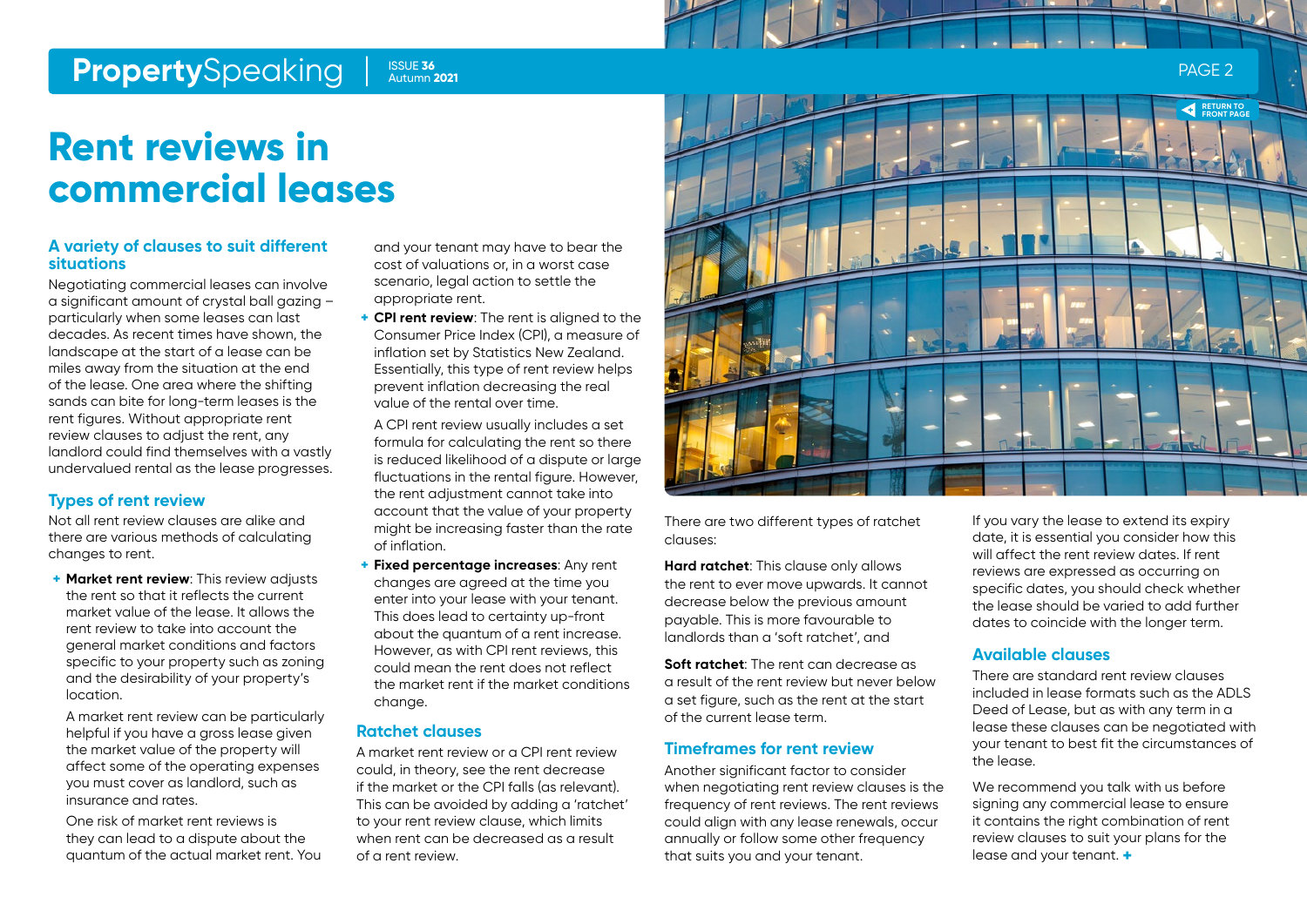



## <span id="page-2-0"></span>**Reverse mortgages**

#### **Increasing in popularity**

The current combination of increasing living costs, rising house prices and low interest rates has seen more than property-seekers signing up to home loans. On the other side of the coin, some older homeowners are seeking 'reverse mortgages' from their lenders in order to release the growing equity in their property.

#### **What is a reverse mortgage?**

A reverse mortgage is a lending structure that allows you to access the equity you have accumulated in your home or other

property. With a reverse mortgage, you borrow money from a lender using your existing home as security in order to, for example, supplement your living costs or complete renovations rather than for the purpose of acquiring a new property.

In essence, a reverse mortgage is a home loan than operates slightly differently from other home loans.

The specific terms and conditions of a reverse mortgage will depend on the loan agreement you sign. However, the terms



of a reverse mortgage often include the following:

- **+ No repayments are required until your death, your home is sold or you stop living in your home**. This avoids your loan being a day-to-day burden, but it does mean that your loan will only increase over time as the equity is released and interest accrues.
- **+ The interest rate is often at the lender's variable rate which is higher than the fixed rates available for other types of home loans**. Variable interest rates are low now, but you may see your interest rate increase significantly before the end of your loan term.
- **+ The interest on the loan usually compounds monthly**. This means that if you are not making repayments, your interest will be added to the balance of your loan at the end of each month.
- **+ As security for the loan, the lender will require a mortgage over your home**. This mortgage will give your lender the ability to – in a worst case scenario – force the sale of your home if you do not repay your loan when required or you otherwise breach the loan conditions.

#### **How can your interests be safeguarded?**

While a reverse mortgage may provide short-term cash flow, it also can have significant consequences for your longterm retirement plans. You should ask for financial advice to ensure the reverse mortgage will not prevent you fulfilling any other plans you have – such as the funds you need for rest home care. There may be other options – such as selling your home

and downsizing – that would be better suited to your plans.

A reverse mortgage is subject to the standard legal protections around a consumer credit contract, such as the requirement that your lender discloses the terms of your loan to you before you sign.

However, not all loan contracts are alike. You should talk with us about the specific terms of your loan to make sure, if appropriate, that:

- **+** You can continue living in your home if your partner/spouse moves out or dies
- **+** Your lender will not require repayments except when you die or when you move out of your home, and
- **+** There are limits on the amounts you can borrow so that your loan and the accrued interest does not exceed the value of your home (meaning that the remainder of the loan must be paid out of your savings or other assets).

#### **Talk with your family**

You should think about talking with your family before signing on the dotted line with your lender. A reverse mortgage will reduce the amount available for your family's inheritance. Addressing your children's expectations early will help avoid unexpected surprises for them later.

Reverse mortgages can be a saviour to older people who are asset rich but cash flow poor. There are, however, a number of fishhooks for the unwary. If you are considering a reverse mortgage, do be in touch with us so we can help you look at options to free up equity in your home. **+**